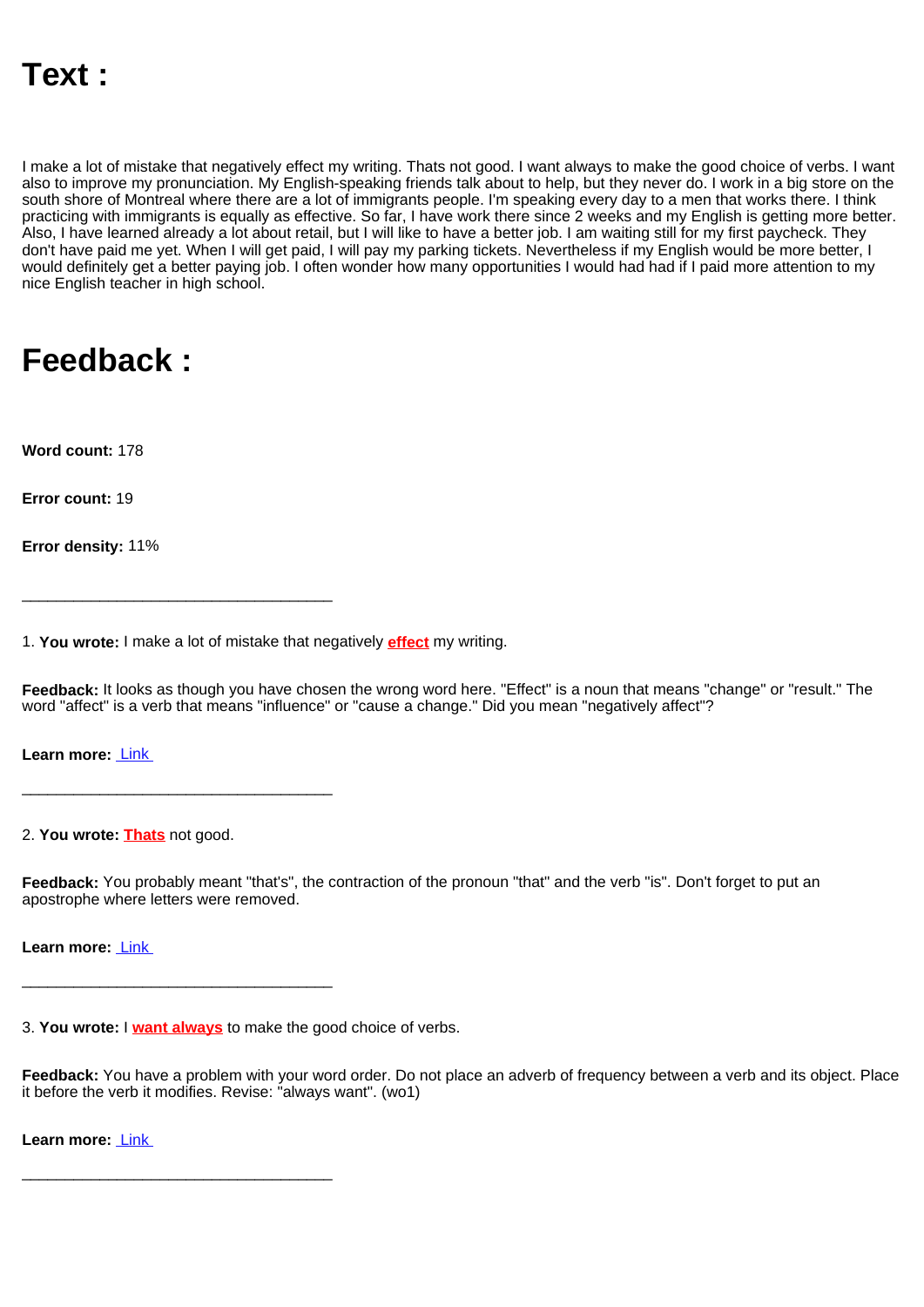4. **You wrote:** I want always to make the **good** choice of verbs.

Feedback: It looks as though you have chosen the wrong word here. Instead of "good," try "right" or "correct." Did you mean "the right choice" or "the correct choice"?

5. **You wrote:** I **want also** to improve my pronunciation.

\_\_\_\_\_\_\_\_\_\_\_\_\_\_\_\_\_\_\_\_\_\_\_\_\_\_\_\_\_\_\_\_\_\_\_\_

\_\_\_\_\_\_\_\_\_\_\_\_\_\_\_\_\_\_\_\_\_\_\_\_\_\_\_\_\_\_\_\_\_\_\_\_

\_\_\_\_\_\_\_\_\_\_\_\_\_\_\_\_\_\_\_\_\_\_\_\_\_\_\_\_\_\_\_\_\_\_\_\_

\_\_\_\_\_\_\_\_\_\_\_\_\_\_\_\_\_\_\_\_\_\_\_\_\_\_\_\_\_\_\_\_\_\_\_\_

\_\_\_\_\_\_\_\_\_\_\_\_\_\_\_\_\_\_\_\_\_\_\_\_\_\_\_\_\_\_\_\_\_\_\_\_

\_\_\_\_\_\_\_\_\_\_\_\_\_\_\_\_\_\_\_\_\_\_\_\_\_\_\_\_\_\_\_\_\_\_\_\_

\_\_\_\_\_\_\_\_\_\_\_\_\_\_\_\_\_\_\_\_\_\_\_\_\_\_\_\_\_\_\_\_\_\_\_\_

**Feedback:** You have a problem with your word order. Do not place an adverb of frequency between a verb and its object. Place it before the verb it modifies. Revise: "also want". (wo1)

**Learn more:** [Link](http://virtualwritingtutor.com/blog/adverb_error.php) 

6. **You wrote:** My English-speaking friends talk about **to help**, but they never do.

Feedback: \*\*You cannot use an infinitive form after a preposition. Use a gerund instead. Did you mean "talk about helping"?

**Learn more:** [Link](https://virtualwritingtutor.com/blog/verb_agreement_error.php) 

7. **You wrote:** I work in a big store on the south shore of Montreal where there are a lot of **immigrants people**.

**Feedback:** It looks as though you have tried to make "immigrants" agree in number with the plural noun "people" that follows it. Adjectives and noun modifiers are almost never plural in English. Simply make "immigrants" singular by removing the -s from the end: "immigrant people" (02)

**Learn more:** [Link](https://virtualwritingtutor.com/blog/adjective_agreement_error.php) 

8. **You wrote:** I**'m speaking** every day to a men that works there.

**Feedback:** You have used the Present Progressive instead of the Present Simple for an action that repeats. Did you mean "I speak every day"? (AE 015)

**Learn more:** [Link](https://virtualwritingtutor.com/blog/aspect_error.php) 

9. **You wrote:** I'm speaking every day to **a men** that works there.

**Feedback:** Don't use indefinite articles with plural words. Did you mean "a man" or simply "men"?

**Learn more:** [Link](http://virtualwritingtutor.com/blog/remove_article_before_plural_noun.php) 

10. **You wrote:** I think practicing with immigrants is **equally as** effective.

**Feedback:** Don't say "equally as". You can use either "equally" or "as" on its own. When comparing two nouns, use "just as".

**Learn more:** [Link](http://virtualwritingtutor.com/blog/wordiness.php)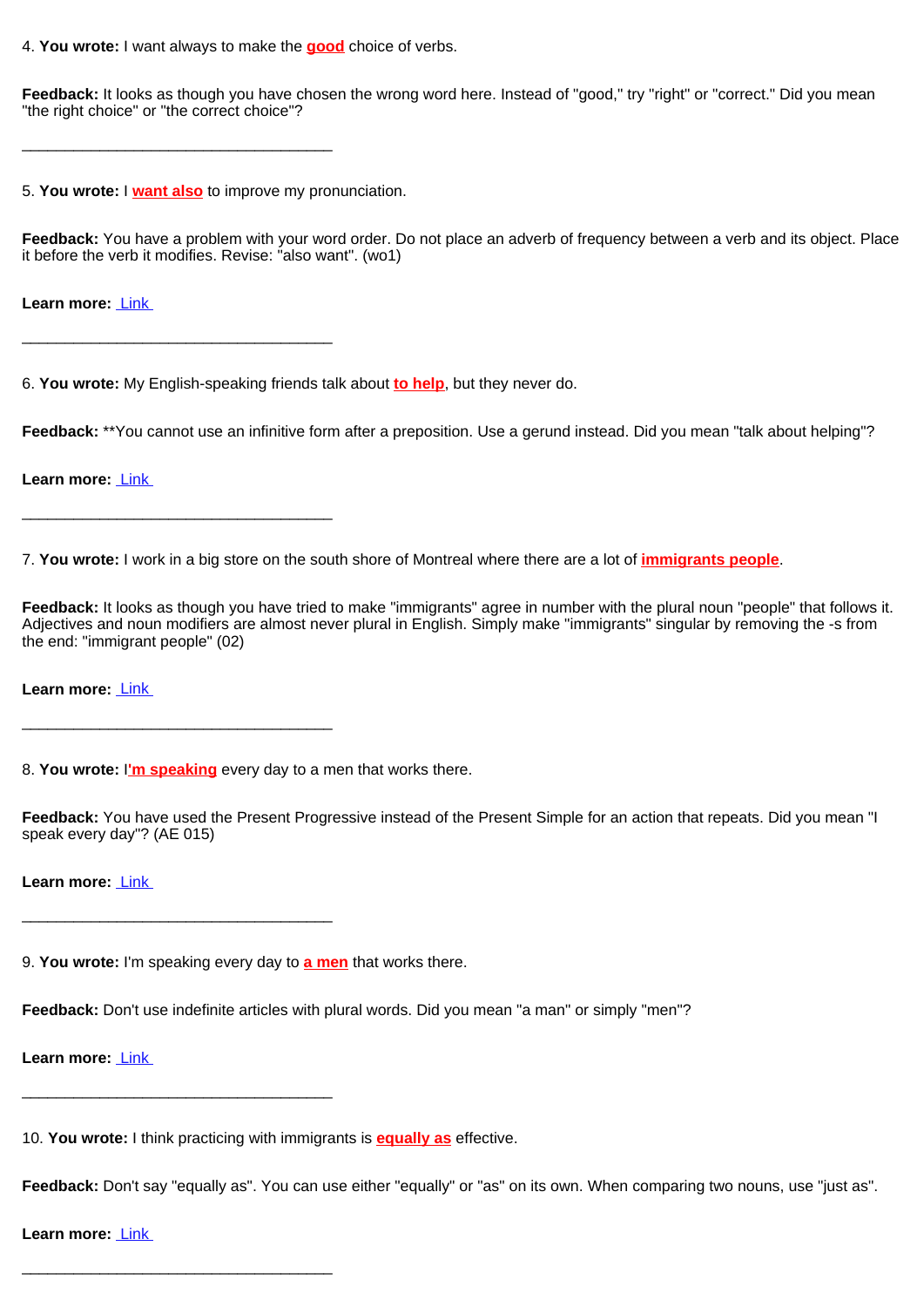11. **You wrote:** So far, I have work there **since** 2 weeks and my English is getting more better.

**Feedback:** Remember this rule. Use "for" for duration. Use "during" to mean "in the middle of". Use "since" with a starting point in the past. Revise: "for 2 weeks".

**Learn more:** [Link](https://virtualwritingtutor.com/blog/for_versus_since.php) 

\_\_\_\_\_\_\_\_\_\_\_\_\_\_\_\_\_\_\_\_\_\_\_\_\_\_\_\_\_\_\_\_\_\_\_\_

\_\_\_\_\_\_\_\_\_\_\_\_\_\_\_\_\_\_\_\_\_\_\_\_\_\_\_\_\_\_\_\_\_\_\_\_

\_\_\_\_\_\_\_\_\_\_\_\_\_\_\_\_\_\_\_\_\_\_\_\_\_\_\_\_\_\_\_\_\_\_\_\_

12. **You wrote:** Also, I **have learned already** a lot about retail, but I will like to have a better job.

Feedback: You have a problem with your word order. Try this instead: "have already learned".

**Learn more:** [Link](http://virtualwritingtutor.com/blog/adverb_error.php) 

13. **You wrote:** Also, I have learned already a lot about retail, but I **will** like to have a better job.

**Feedback:** Use "would like to" not "will like to" to express the wish for a different present or future. "Will" makes it sound like a prediction instead of a desire. Did you mean "would like to have"?

**Learn more:** [Link](http://virtualwritingtutor.com/blog/comma_needed.php) 

14. **You wrote: I am waiting still** for my first paycheck.

**Feedback:** You have a problem with your word order. Try this instead: "I am still waiting".

**Learn more:** [Link](http://virtualwritingtutor.com/blog/adverb_error.php) 

15. **You wrote:** They **don't have paid** me yet.

\_\_\_\_\_\_\_\_\_\_\_\_\_\_\_\_\_\_\_\_\_\_\_\_\_\_\_\_\_\_\_\_\_\_\_\_

\_\_\_\_\_\_\_\_\_\_\_\_\_\_\_\_\_\_\_\_\_\_\_\_\_\_\_\_\_\_\_\_\_\_\_\_

\_\_\_\_\_\_\_\_\_\_\_\_\_\_\_\_\_\_\_\_\_\_\_\_\_\_\_\_\_\_\_\_\_\_\_\_

**Feedback:** You have a problem with your negation of the Present Perfect. Try this instead: "haven't paid".

**Learn more:** [Link](https://virtualwritingtutor.com/blog/for_versus_since.php) 

16. **You wrote:** When I **will** get paid, I will pay my parking tickets.

**Feedback:** Do not put "will" in "When" clauses. Use the Present Simple instead. Simply write "When I get".

**Learn more:** [Link](http://virtualwritingtutor.com/blog/future_tense.php)